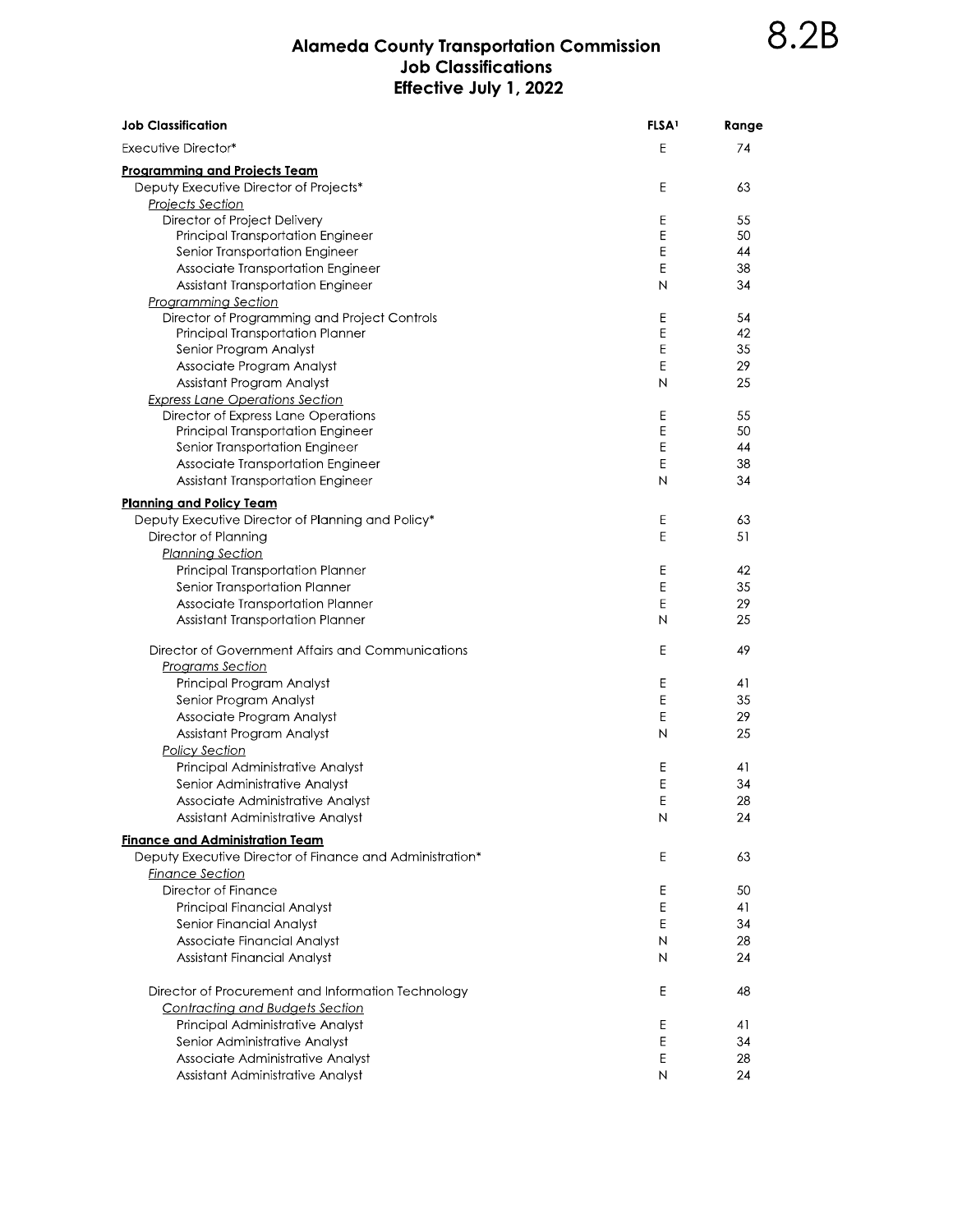## Alameda County Transportation Commission<br>Job Classifications Effective July 1, 2022

| <b>Job Classification</b>        | <b>FLSA</b> | Range   |
|----------------------------------|-------------|---------|
| <b>Administration Section</b>    |             |         |
| Principal Administrative Analyst |             | $\vert$ |
| Senior Administrative Analyst    |             | 34      |
| Associate Administrative Analyst |             | 28      |
| Assistant Administrative Analyst | N           | 24      |

- 1 Fair Labor Standards Act (E-Exempt; N-Non-exempt)<br>• Local Agency Executive
-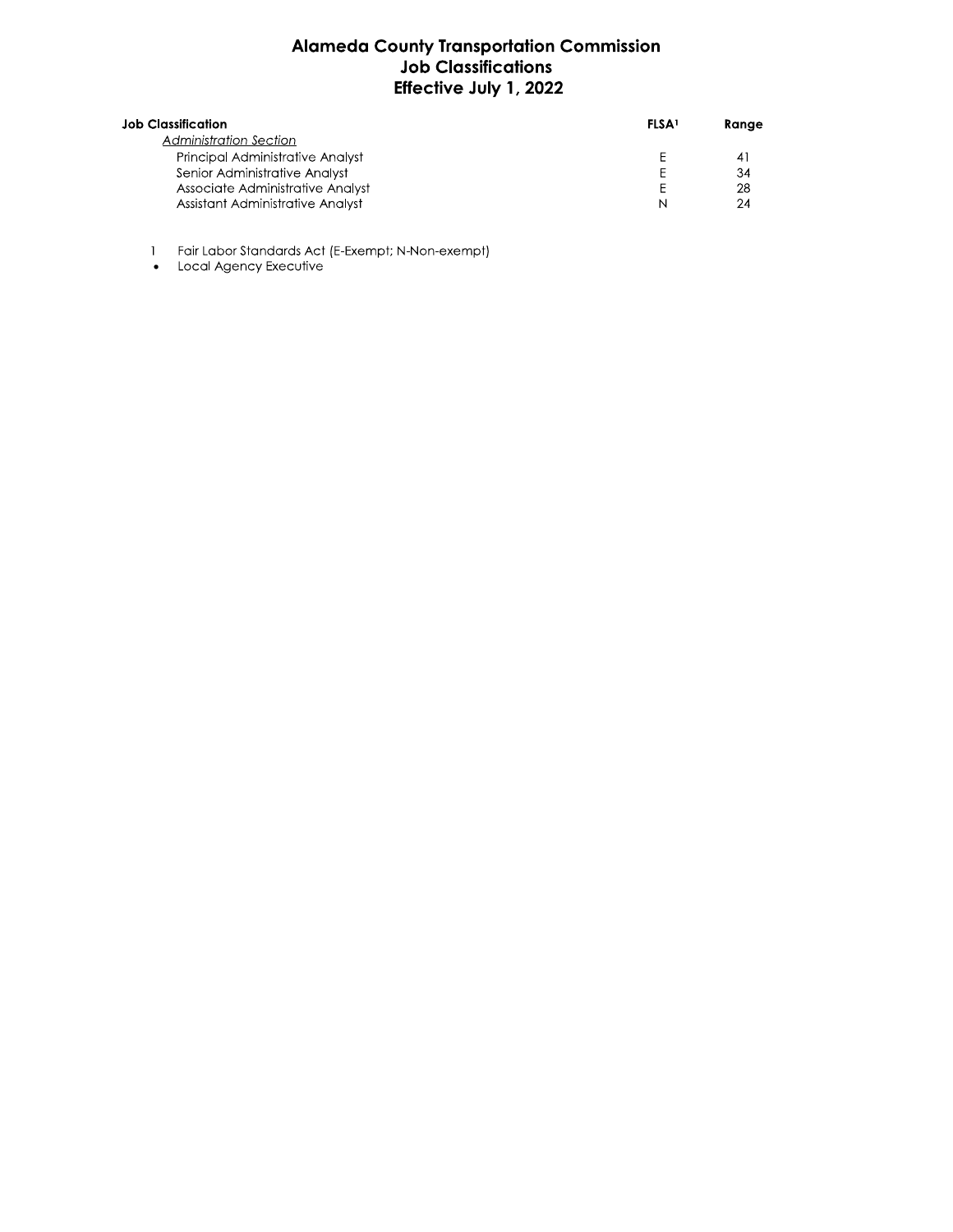| <b>Salary</b>                             |                                                    | <b>Monthly Salary Range</b>                           |                                                                    | <b>Salary</b>                                                           |                                                          | <b>Monthly Salary Range</b>                              |                                                                    |
|-------------------------------------------|----------------------------------------------------|-------------------------------------------------------|--------------------------------------------------------------------|-------------------------------------------------------------------------|----------------------------------------------------------|----------------------------------------------------------|--------------------------------------------------------------------|
| Range                                     | <b>Min</b>                                         | <b>Midpt</b>                                          | <b>Max</b>                                                         | Range                                                                   | <b>Min</b>                                               | <b>Midpt</b>                                             | <b>Max</b>                                                         |
| $\overline{\$}$                           | $3,880$ \$                                         | $4,462$ \$                                            | 5,044                                                              | $\overline{38}$                                                         | $\overline{\$}$<br>$9,674$ \$                            | $11,126$ \ \$                                            | 12,577                                                             |
| $\overline{c}$                            | 3,977                                              | 4,574                                                 | 5,171                                                              | 39                                                                      | 9,916                                                    | 11,404                                                   | 12,892                                                             |
| $\overline{3}$<br>$\overline{\mathbf{4}}$ | 4,077<br>4,179                                     | 4,688<br>4,805                                        | 5,300<br>5,432                                                     | 40<br>$\overline{41}$                                                   | 10,164<br>10,419                                         | 11,689<br>11,982                                         | 13,214<br>13,544                                                   |
| $\sqrt{5}$                                | 4,283                                              | 4,926                                                 | 5,567                                                              | $\overline{42}$                                                         | 10,679                                                   | 12,281                                                   | 13,883                                                             |
| $\overline{6}$                            | 4,390                                              | 5,049                                                 | 5,707                                                              | 43                                                                      | 10,946                                                   | 12,588                                                   | 14,229                                                             |
| $\overline{7}$                            | 4,500                                              | 5,175                                                 | 5,849                                                              | 44                                                                      | 11,220                                                   | 12,903                                                   | 14,586                                                             |
| $\,8\,$                                   | 4,613                                              | 5,304                                                 | 5,996                                                              | 45                                                                      | 11,500                                                   | 13,225                                                   | 14,951                                                             |
| $\overline{9}$                            | 4,727                                              | 5,437                                                 | 6,145                                                              | 46                                                                      | 11,788                                                   | 13,556                                                   | 15,324                                                             |
| 10<br>$\overline{11}$                     | 4,846<br>4,967                                     | 5,573<br>5,712                                        | 6,300<br>6,457                                                     | 47<br>$\overline{48}$                                                   | 12,083<br>12,385                                         | 13,895<br>14,243                                         | 15,707<br>16,100                                                   |
| $\overline{12}$                           | 5,091                                              | 5,855                                                 | 6,619                                                              | 49                                                                      | 12,694                                                   | 14,598                                                   | 16,502                                                             |
| $\overline{13}$                           | 5,219                                              | 6,001                                                 | 6,784                                                              | 50                                                                      | 13,012                                                   | 14,963                                                   | 16,915                                                             |
| $\overline{14}$                           | 5,349                                              | 6,152                                                 | 6,954                                                              | $\overline{51}$                                                         | 13,337                                                   | 15,338                                                   | 17,337                                                             |
| $\overline{15}$                           | 5,483                                              | 6,305                                                 | 7,128                                                              | $\overline{52}$                                                         | 13,670                                                   | 15,720                                                   | 17,771                                                             |
| 16                                        | 5,620                                              | 6,463                                                 | 7,306                                                              | $\overline{53}$                                                         | 14,012                                                   | 16,114                                                   | 18,216                                                             |
| 17                                        | 5,761                                              | 6,625                                                 | 7,488                                                              | 54                                                                      | 14,362                                                   | 16,516                                                   | 18,670                                                             |
| $\overline{18}$<br>$\overline{19}$        | 5,904<br>6,051                                     | 6,790<br>6,960                                        | 7,675<br>7,868                                                     | $\overline{55}$<br>$\overline{56}$                                      | 14,721<br>15,089                                         | 16,930<br>17,353                                         | 19,138<br>19,616                                                   |
| $\overline{20}$                           | 6,203                                              | 7,134                                                 | 8,064                                                              | 57                                                                      | 15,467                                                   | 17,785                                                   | 20,106                                                             |
| 21                                        | 6,358                                              | 7,312                                                 | 8,265                                                              | 58                                                                      | 15,853                                                   | 18,232                                                   | 20,609                                                             |
| $\overline{22}$                           | 6,517                                              | 7,495                                                 | 8,472                                                              | $\overline{59}$                                                         | 16,250                                                   | 18,687                                                   | 21,125                                                             |
| $\overline{23}$                           | 6,680                                              | 7,682                                                 | 8,684                                                              | 60                                                                      | 16,656                                                   | 19,154                                                   | 21,652                                                             |
| $\overline{24}$                           | 6,847                                              | 7,874                                                 | 8,901                                                              | 61                                                                      | 17,072                                                   | 19,633                                                   | 22,193                                                             |
| $\overline{25}$<br>$\overline{26}$        | 7,018                                              | 8,071                                                 | 9,124                                                              | 62<br>63                                                                | 17,498                                                   | 20,124                                                   | 22,748                                                             |
| 27                                        | 7,194<br>7,373                                     | 8,273<br>8,479                                        | 9,352<br>9,585                                                     | 64                                                                      | 17,937<br>18,384                                         | 20,627<br>21,142                                         | 23,318<br>23,900                                                   |
| $\overline{28}$                           | 7,558                                              | 8,692                                                 | 9,826                                                              | 65                                                                      | 18,845                                                   | 21,671                                                   | 24,498                                                             |
| 29                                        | 7,747                                              | 8,909                                                 | 10,071                                                             | 66                                                                      | 19,316                                                   | 22,213                                                   | 25,110                                                             |
| 30                                        | 7,941                                              | 9,131                                                 | 10,323                                                             | 67                                                                      | 19,799                                                   | 22,768                                                   | 25,738                                                             |
| 31                                        |                                                    |                                                       |                                                                    |                                                                         |                                                          |                                                          |                                                                    |
| 32                                        |                                                    |                                                       |                                                                    |                                                                         |                                                          |                                                          |                                                                    |
| 33<br>34                                  |                                                    |                                                       |                                                                    |                                                                         |                                                          |                                                          |                                                                    |
| $\overline{35}$                           |                                                    |                                                       |                                                                    |                                                                         |                                                          |                                                          |                                                                    |
| 36                                        |                                                    |                                                       |                                                                    |                                                                         |                                                          |                                                          |                                                                    |
| $\overline{37}$                           | 9,439                                              | 10,855                                                |                                                                    | $\overline{74}$                                                         | 23,534                                                   | 27,064                                                   |                                                                    |
|                                           | 8,139<br>8,343<br>8,551<br>8,765<br>8,984<br>9,209 | 9,360<br>9,594<br>9,834<br>10,080<br>10,331<br>10,590 | 10,581<br>10,845<br>11,116<br>11,394<br>11,679<br>11,971<br>12,270 | 68<br>69<br>70<br>$\overline{71}$<br>$\overline{72}$<br>$\overline{73}$ | 20,293<br>20,801<br>21,321<br>21,853<br>22,400<br>22,960 | 23,337<br>23,921<br>24,519<br>25,132<br>25,760<br>26,404 | 26,382<br>27,041<br>27,717<br>28,410<br>29,120<br>29,848<br>30,594 |